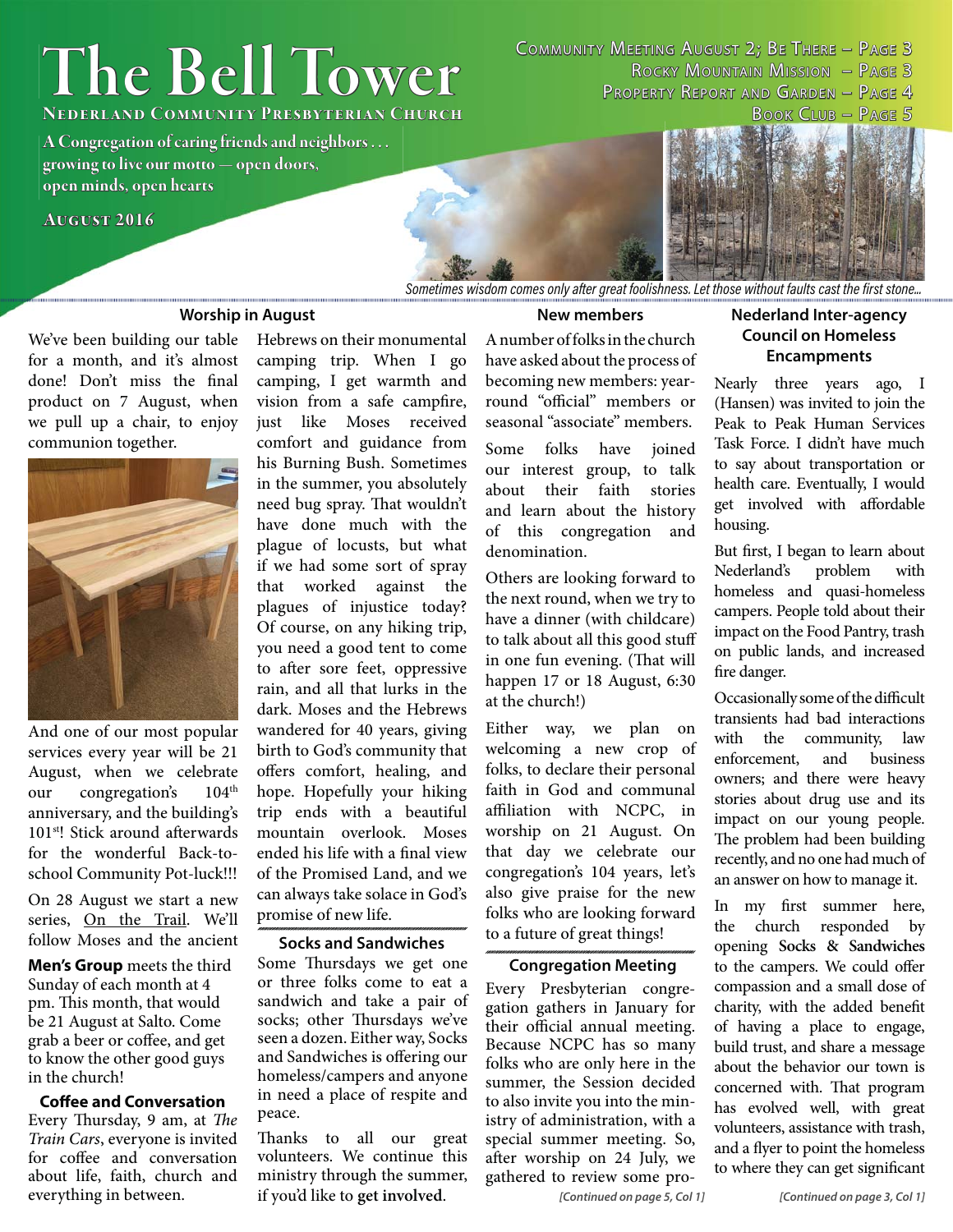## **Corner for Youth original contract of the Mission**

A place for news, reports and updates on our church youth AND a place for our youth to let folks know what's happening, what's needed, your concerns. Let your *Voice* be heard*!!*

#### **Rocky Mountain Mission**



We welcomed two groups in June, one from St Andrew Presbyterian (Boulder) and Good Shepherd Pres (Northglenn), and another small group from First Pres (Farmington, New Mexico). July got rowdier with a big group of teenagers from Fort Calhoun Pres (a suburb of Omaha), as well as a team from New Hope Pres and St John's Pres (both from Houston). This August we will be seeing old friends from First Pres (Guymon, Oklahoma), which was our first RMM program back in 2014; and our final group of the summer is from the Presbyterian Church of White Bear Lake (a suburb of Minneapolis).

So far we've seen the groups accomplish so much in town!

- Spread gravel and mulch at the playground at Chipeta Park, to keep the children safer and the plants happier
- Painted all the benches at Chipeta, and beautifying the Veteran's Memorial
- Tilled an area near Town Hall, for a new garden
- Three days of work hauling slash, building a retaining wall, digging for a foundation, and prepping for re-

#### **Mission Team** *– Dennis Whalen*

The Food Pantry was on site at the Nederland shelter - High School - from the opening of the shelter for the Cold Springs Fire until the closing, actually getting things started prior to the Red Cross making an appearance. The Food Pantry provided drinks, snacks, and hygiene supplies for those staying at the shelter, and for numerous firefighters who slept and/or showered there. In addition the Food Pantry helped facilitate the Boulder County Disaster Assistance Center locating in Nederland for several days to provide immediate assistance for those impacted by the fire. During the Cold Springs fire a large amount of food and drinks were donated and either distributed or stored at the High School because access to the Community Center was not possible while the fire Command Post was located there. Thanks to the help of several volunteers the unused items were moved back to the Community

construction on a home for a local man in need

- Set up and cleaned up at Socks and Sandwiches each week
- Painted, weeded, yardwork and windowcleaning around the church
- Sealed, window-washed, built and stained picnic tables at the Carousel of **Happiness**
- Yard work, cleaned gutters, and hauled slash for three households of local seniors
- Painted, cleaned carpet, and re-organized the Clothing Closet, so it could be open earlier than planned, for people who lost clothes in the fire
- Re-built a chicken coop for a local senior
- Hauled slash and fire debris for a family whose house was surrounded by the fire
- Cleaned slurry off the garage for another family whose house was surrounded by the fire
- Worked at fire mitigation for another family whose house was near the fire
- Helped carry heavy boxes of books for the Library fundraiser
- And we have two more weeks of great work to do!!!

Center with some being donated to Nederland for storage in case of other disasters, and the remainder will be distributed to Food Pantry clients. Due to the added need for clothing resulting from the fire, the Clothing Closet is preparing to open 2-3 weeks earlier that planned. Weekly lunch bags were provided to approximately 25 children who were attending the Summer School program and who participate in the School Lunch program during the school year. The hours for our Mountain Resource Liaison, Kristi Venditti, have been extended until early August to allow for Kristin to respond to the needs of those impacted by the Cold Spring fire. The Nederland Food Pantry is now part of the Colorado Gives program thanks to extensive work by some of the Board members. This, we expect, will allow for added donations, especially towards the end of the year.

Every group works four days a week, and enjoys rafting or hiking in RMNP one day. They sleep and cook at the church, and shower at the Gilpin YMCA. They gather for devotionals every night, learning about their place in God's drama of life through singing, praying, goofy activities, great conversation, Bible study, and plenty of creativity.

Thanks to folks who have provided meals for our teens, families who have hosted them for s'mores and fire-ban-appropriate 'campfires' (sometimes in the fireplace), and to the volunteers who have tagged along to help get dirty and sweaty! And of course thanks to Wes, who is working with every group, every day!

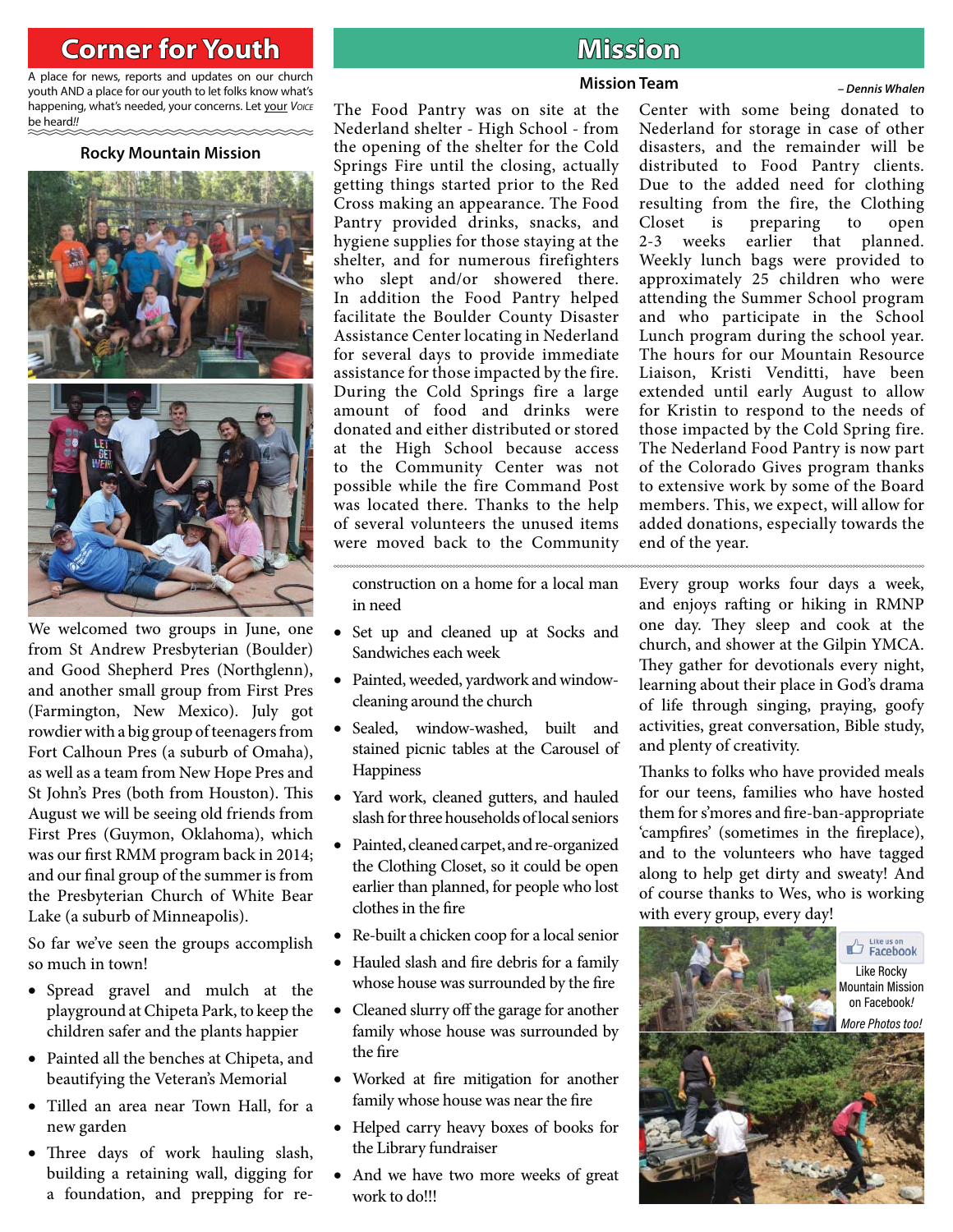*[Council on Homeless - Continued]*

help down in Boulder.

We regularly see peace building at these lunches, for instance when the police bring popsicles to share or when a camper directs us to an illegal and dangerous campfire.

As this church has become—precisely what Jesus calls it to be—the place that is reaching out to the most needy—we've been able to celebrate a homeless man's new job, sing happy birthday to a homeless woman, and offer a ministry of space for people who often have nowhere, or nowhere friendly, to go.

However, genuinely addressing a problem requires both a personal touch and real systematic work. So, with Amy Hardy (formerly of the United Way and currently chair of the P2P Human Services group), two years ago we began to gather other people and agencies that work with the homeless.

What can the USFS do for trash? How difficult is this problem for the law enforcement agencies? What messages do the Boulder homeless services give to folks about camping here? What can we actually do to work toward solutions?

For two years the Nederland Inter-agency Council on Homeless Encampments (because everyone wants a 'niche') has been meeting to figure out what we can do together, to try addressing the bigger picture.

We have built great collaboration between the governmental officials and the social workers, only to find that sometimes the social workers are more strict and the folks with uniforms are more compassionate.

We have put in place policies for fire prevention, developed strategies for trash removal, made it easier for law enforcement to deal with the most difficult transients, encourage the Boulder shelters to keep people out of the mountains when it is still life-threateningly cold, and engaged community volunteers to join the effort.

We have sought advice from other areas that deal with homeless camping on public lands—only to find out that nowhere in the country has a more active and collaborative group than this. So, we started to push even further, to bend the ear of real power brokers, and aim toward deeper awareness, understanding, and impact around the nation.

We don't always agree (ask Alisha!), and we obviously haven't solved the problem, but we are making good progress.

When I came to this church, it was impressed upon me, in no uncertain terms, that the Pastor's role is to care for the whole community, not just the people in these pews. I wouldn't have it any other way. In fact, when other pastors ask me the standard pulpit puffing question, "How big is your church?" I tell them, "The Nederland area has about 5000 people, and we try to serve them all." Now, this sentence might be the controversial jump, but I firmly believe that by serving our homeless and quasi-homeless campers, directly with compassionate charity, and indirectly by attempting to manage the situation through collaboration and policy-making, we also serve, in an important if tertiary way, all of our 5000 neighbors.

We have sought advice from other areas that deal with homeless camping on public lands—only to find out that nowhere in the country has a more active and collaborative group than this.

No one is trying more than NICHE, to make our area safer, with regard to the situation presented by homeless campers. And part of that process of safety, I believe, includes respecting and caring for the homeless themselves. Peace radiates like that, in all directions, back and forth.

The Nederland area has about 5000 people, and we try to serve them all.

Now, the Cold Springs fire has shone a bright light onto the problem of homeless camping. Most people do not know the work we've been doing behind the scenes: the focus on fire pit repair, the water jugs at campsites, the constant education. Many people are also misinformed about the work we've been doing at church: as though our few socks and sandwiches are pulling people away from the massive outreach available in Boulder. Some people are just blisteringly mad, and need to direct that somewhere, so it lands here, towards that "enabling" church and that pretentious holier-than-thou Pastor.

When Denver Channel 7 was interviewing me about the fire, I had a list of soundbites ready for the reporter. Whatever she asked, I was ready with a short phrase that could fit on television. But then, the young lady behind the camera stood up and asked a question: "Would you be as Zen, if you had lost your house?" At first, I told her that local news stations aren't allowed to ask hard questions! Then, I slowly conceded that, no, I don't think I would be able to be as peaceful, if my home was lost. I admitted that I'd probably be hurt and angry, and want answers, and I might even fall into the trap of blaming anyone who might be involved with the problem. If I had lost my house, maybe my mind or heart or brokenness would have told me that someone didn't do enough, or someone allowed this to happen, or someone didn't solve the problem they should have.

Later-doesn't it always happen after the conversations are ended—I realized, if I had lost my home, I would hope that someone was there to remind me not to get caught up in my anger. I would hope that someone was working for a solution, even if the problem was practically insoluble. I would hope that someone would listen.

So, that's what I plan to do. I understand that the fear and anger are real, and that some of us will disagree about the next steps, and that some people want to do the impossible. I get that. And because of that, I will continue to offer the message of peace that we need. Because we still have a real problem, I will continue to convene the NICHE group, to try to find better solutions. Because people have stories of pain and different ideas for helping, I will continue to listen. And because I know that many people are still very angry, I will continue to offer anyone to join me on, and hold me accountable to, a path of grace. I won't wag my finger at anyone who is still overwhelmed by the trauma, but I will point to the only way I know that leads back to engaged love.

One simple way to do that, is to invite you to the **Community Conversation on Homelessness and Fire Danger on Tuesday 2 August 5 p.m. at the Community Center.** This is a joint program of NICHE and the Board of Trustees, open to everyone to share their concerns and learn about what is possible.

Of course, I am also always happy to meet with anyone, one on one, to hear your own particular concerns and explain whatever I can about my goals, what I've learned from the many agencies we work with, and how the whole community might integrate your ideas. I don't expect to convince everyone, but we can, I have no doubt, work toward some common ground.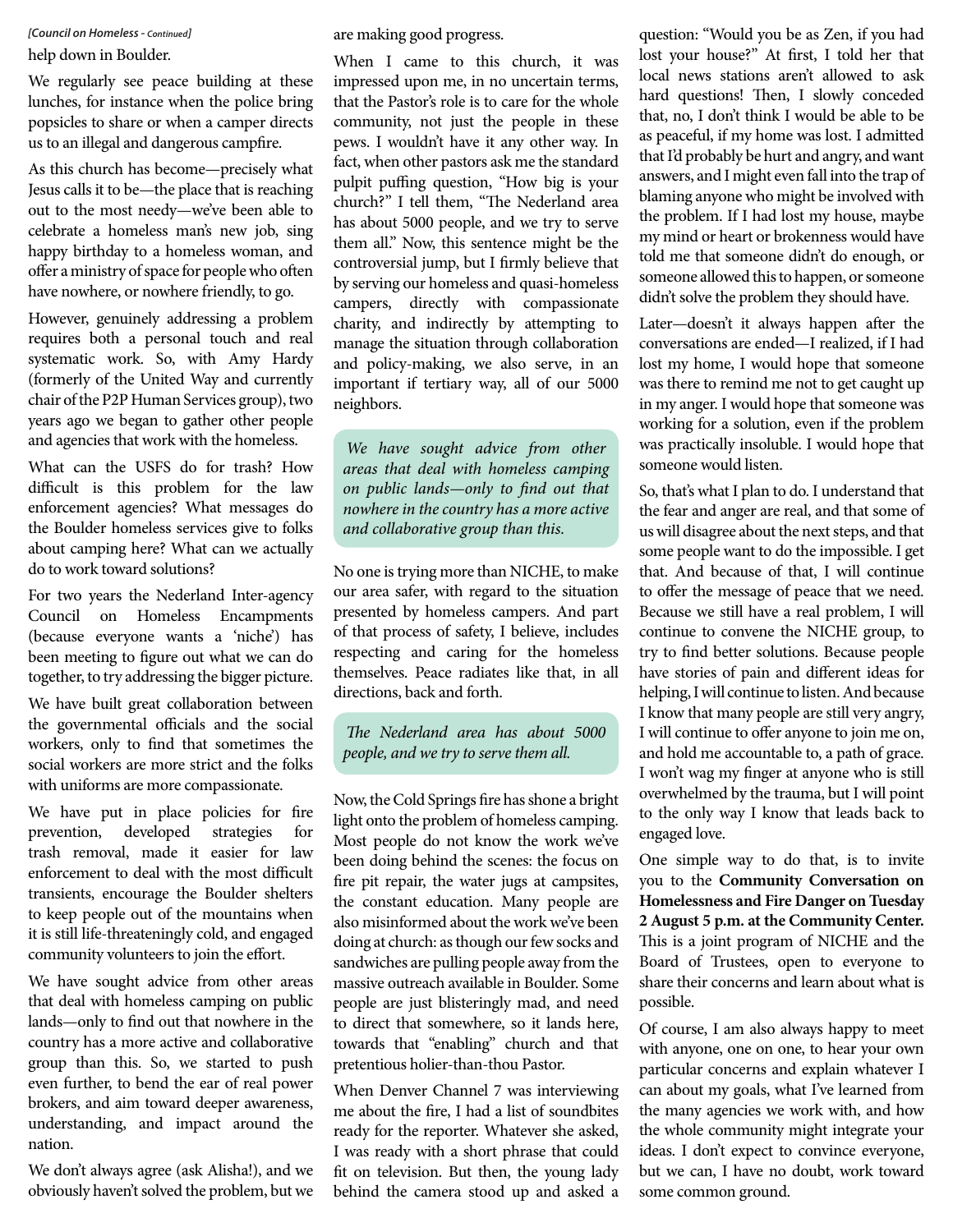#### **NCPC Property Report - June 2016**

**— Jim Reis,** *NCPC Property Elder*

#### Hello NCPC congregants,

If you haven't come or gone to church by way of the back door in the last month, then you are missing out. I always appreciate seeing your smiling faces in the pews on Sunday and chatting together during fellowship over coffee. That said, if you exclusively using the front door you're are probably unaware of the great progress we have made in the Serenity garden this summer.

Last year I was a new Elder and did a less than stellar job meeting my responsibility of keeping the garden beautiful for our church. I know this because several of our more senior members told me I had let it go to pot and they didn't mean the wacky weed. After 25 years serving in the Army, the only digging in the dirt I had ever done was for a foxhole. This year I was determined not to blame it on my "black thumb" and attempted to learn a new skill.

I took advice from Violet and others over the winter and made a plan to improve the garden this year. I began battling the dandelions/weeds in May and with help from a few members started the garden

revival at the annual church cleanup day on June 4th. I planted pansies to go with the begonias Gary & Pat Ennor put in. I watered, weeded and put time in attempting to bring the garden back. Things were looking better than last year but I realized I needed help.

After seeing all the fantastic arrangements in giant flower pots around town, I asked town hall who is the master gardener beautifying all the businesses in our community. The answer is Elizabeth Allen, owner of Coloring Colorado gardening. I got in contact and promptly hired her to bring our garden back to it's former glory.

If you haven't seen the results, I've attached some pictures as proof showing her awesome ability of transformation in just 12 short hours of work. Liz planted more than 3 dozen geraniums last week that were donated to the church by a generous benefactor. If you have a garden but you don't have time to tend it, I highly recommend Elizabeth Allen. You can contact her at Info@ColoringColorado. com or (303) 818-6208.

I invite you all to take a few minutes on your way home from church this Sunday to stop and smell the flowers.<br>**Any of you readers glad you grew up** 



#### **Guyer Garden**

Elizabeth might know some botany, but Jim Reis has been so dedicated, coming to church many times each week to water and weed. He has arranged a number of volunteers to help. He built up one of the islands, so that we don't deal with erosion on the sidewalk. While working on the garden, he meets some of our homeless neighbors, and has helped direct them where to get clean water and where to dump their trash.

Beyond the garden, the Session is blown away each month at the list of things he does to keep our building standing and our grounds beautiful. *Tell that man thanks!*





**doing this rather than this?**

#### **August Anniversaries**

- 2 Larry & Lynn James
- 4 Dean & Janice Rundell
- 5 Carolyn Armstrong & Mark Moll
- 11 Emily & Mark Haynes
- 27 Carol & Bob Rhoads

#### **August Birthdays**

- 7 Linda Bennett
- 9 Michael Rundle
- 15 Kristina Heller
- 16 Paul Turnburke
- 22 Jaydene Morrison
- 24 Emily Haynes
- 24 Sierra Rae Tomlinson
- 28 Dean Rundle
- 30 Dennis Whalen